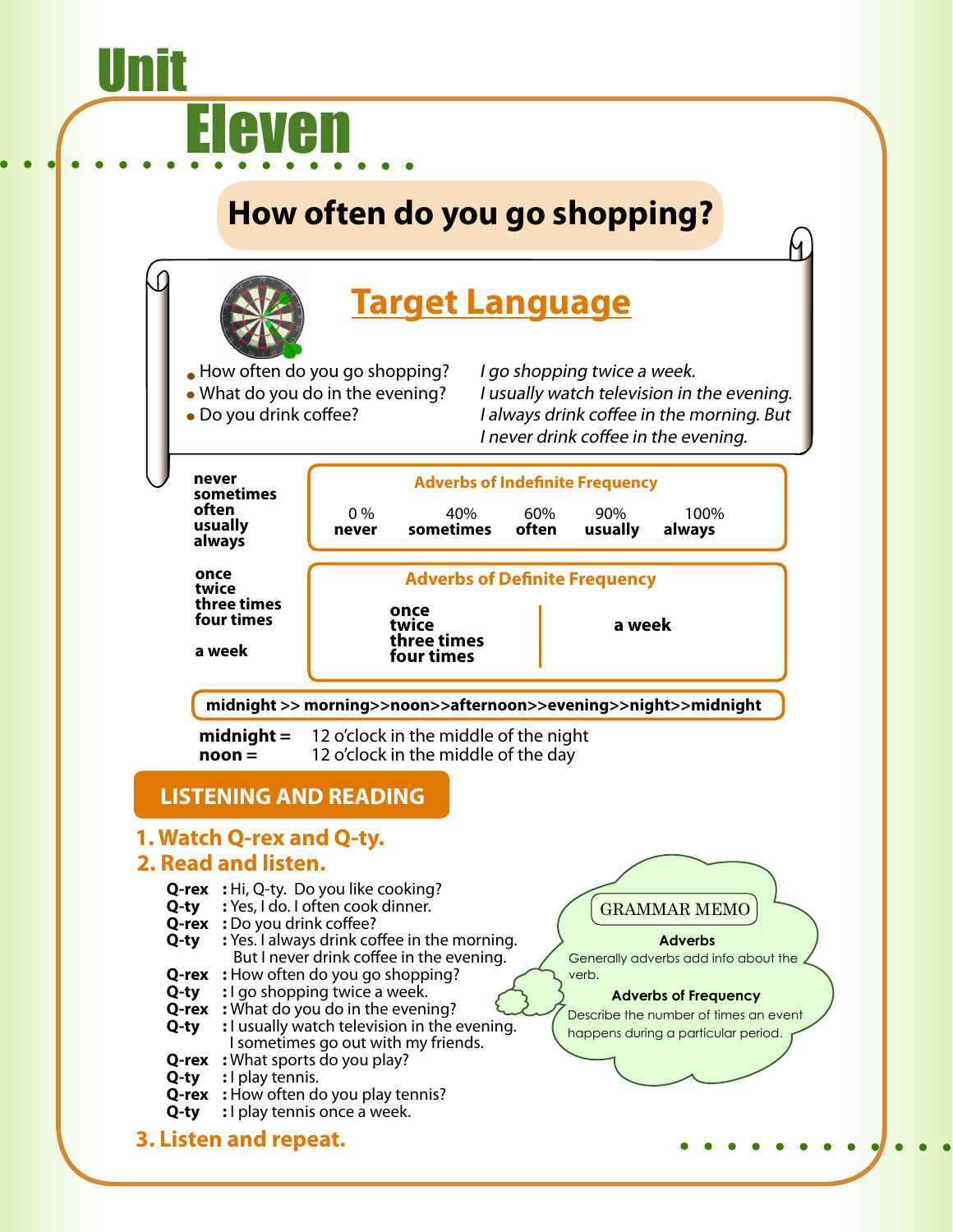## <u>Unit</u> Eleven

#### **WRITING**

#### **4. Exercise**

#### **Underline the verbs in sentences 1 – 8.**

- 1. I often cook dinner.
- 2. I always drink coffee in the morning.
- 3. I never drink coffee in the evening.
- 4. I go shopping twice a week.
- 5. I usually watch television in the evening.
- 6. I sometimes go out with my friends.
- 7. I play tennis once a week.
- 8. They are always friendly.

#### **5. Put the adverbs in sentences 1 – 8 in the columns.**



GRAMMAR MEMO

E.g. twice a week

**of a sentence**

E.g. often

**verb be.**

**Adverbs of definite frequency** 

**usually come at the beginning or at the end** 

**Adverbs of indefinite frequency** 

**usually come before the verb but after the** 

#### **LISTENING**

#### **6. Watch Q-rex and Q-ty again, and complete the table with Q-ty's answers.**

|                                | never | sometimes | often | usually |  | always   once a week   twice a week |
|--------------------------------|-------|-----------|-------|---------|--|-------------------------------------|
| cook dinner                    |       |           |       |         |  |                                     |
| drink coffee in<br>the morning |       |           |       |         |  |                                     |
| play tennis                    |       |           |       |         |  |                                     |
| go out                         |       |           |       |         |  |                                     |
| drink coffee in<br>the evening |       |           |       |         |  |                                     |
| watch television               |       |           |       |         |  |                                     |
| go shopping                    |       |           |       |         |  |                                     |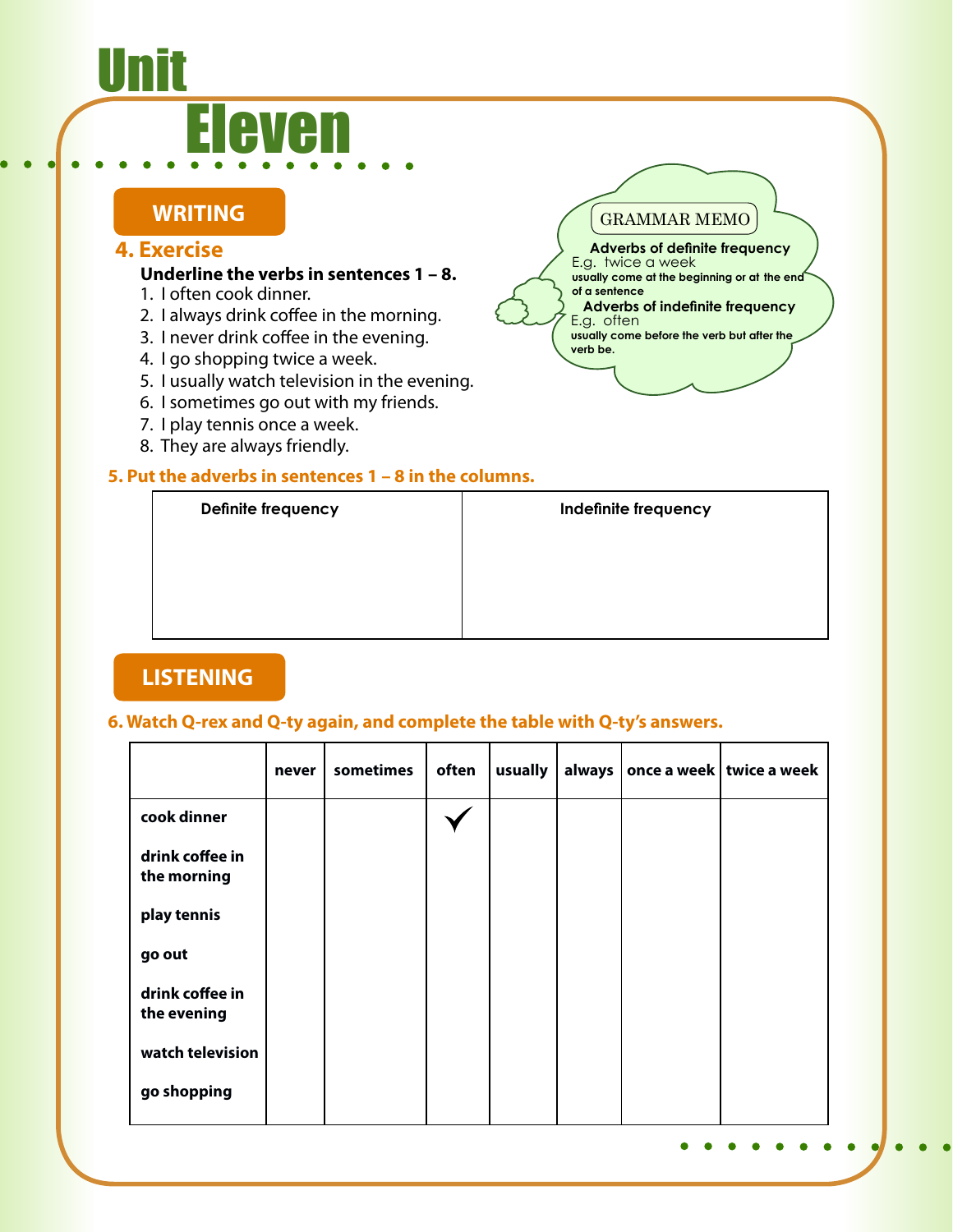# Unit Eleven

#### **SPEAKING**

**7. Now answer your teacher's questions.**



#### **Numbers 11-20**

#### **8. Listen and repeat.**

| 11             | 12              | 13             | 14             | 15           |
|----------------|-----------------|----------------|----------------|--------------|
| eleven         | twelve          | thirteen       | fourteen       | fifteen      |
| 16<br>sixteeen | 17<br>seventeen | 18<br>eighteen | 19<br>nineteen | 20<br>twenty |

#### **9. Say the numbers your teacher writes on the white board.**

#### **WRITING**

#### **10. Write the numbers your teacher says.**

#### **Check 11 Word order**

#### **Write the words in the correct order. Each sentence must begin with a capital letter.**

- 1. often / you / shopping / how / do / go / ? /
- 2. my / sometimes / out / go / with /  $1/$  friends / ./
- 3. the / drink / in / morning /  $1/$  coffee / always / ./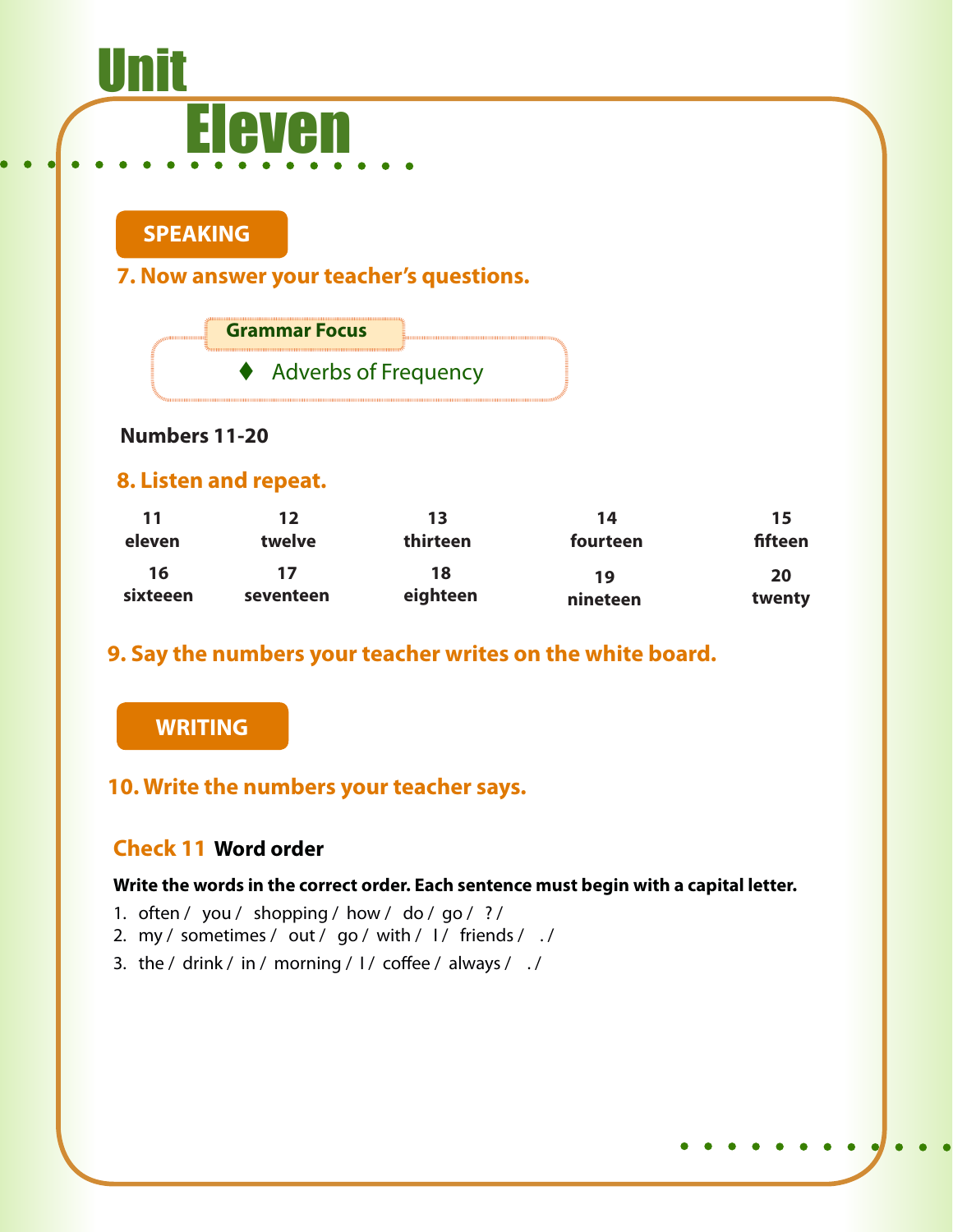## **A postcard from Hawaii**

### **Target Language**

- The weather is mild.
	- The people are friendly. The food is delicious.
	- There are many fashionable shops, too.
- I'm staying in a wonderful hotel with a big swimming pool.

**postcard weather people food shops holiday delicious mild friendly fashionable wonderful cheap expensive**

<u>Unit</u>

#### *Hi, Q-ty.*

welve

*I'm writing this postcard from Hawaii! I'm on holiday here this week.*

*I like Hawaii very much. The weather is mild. The people are friendly. The food is delicious. There are many fashionable shops, too.*

*I'm staying in a wonderful hotel with a big swimming pool. But this hotel is not cheap. It's very expensive.*

*Anyway, I'm having a nice holiday. See you soon.*



5 Downing Street London SW1A 2AA ENGLAND



#### **LISTENING AND READING**

#### **1. Listen to Q-rex. 2. Read and listen.**

#### Hi, Q-ty.

I'm writing this postcard from Hawaii! I'm on holiday here this week. I like Hawaii very much. The weather is mild. The people are friendly. The food is delicious. There are many fashionable shops, too.

I'm staying in a wonderful hotel with a big swimming pool. But this hotel is not cheap. It's very expensive. Anyway, I'm having a nice holiday. See you soon.

Q-rex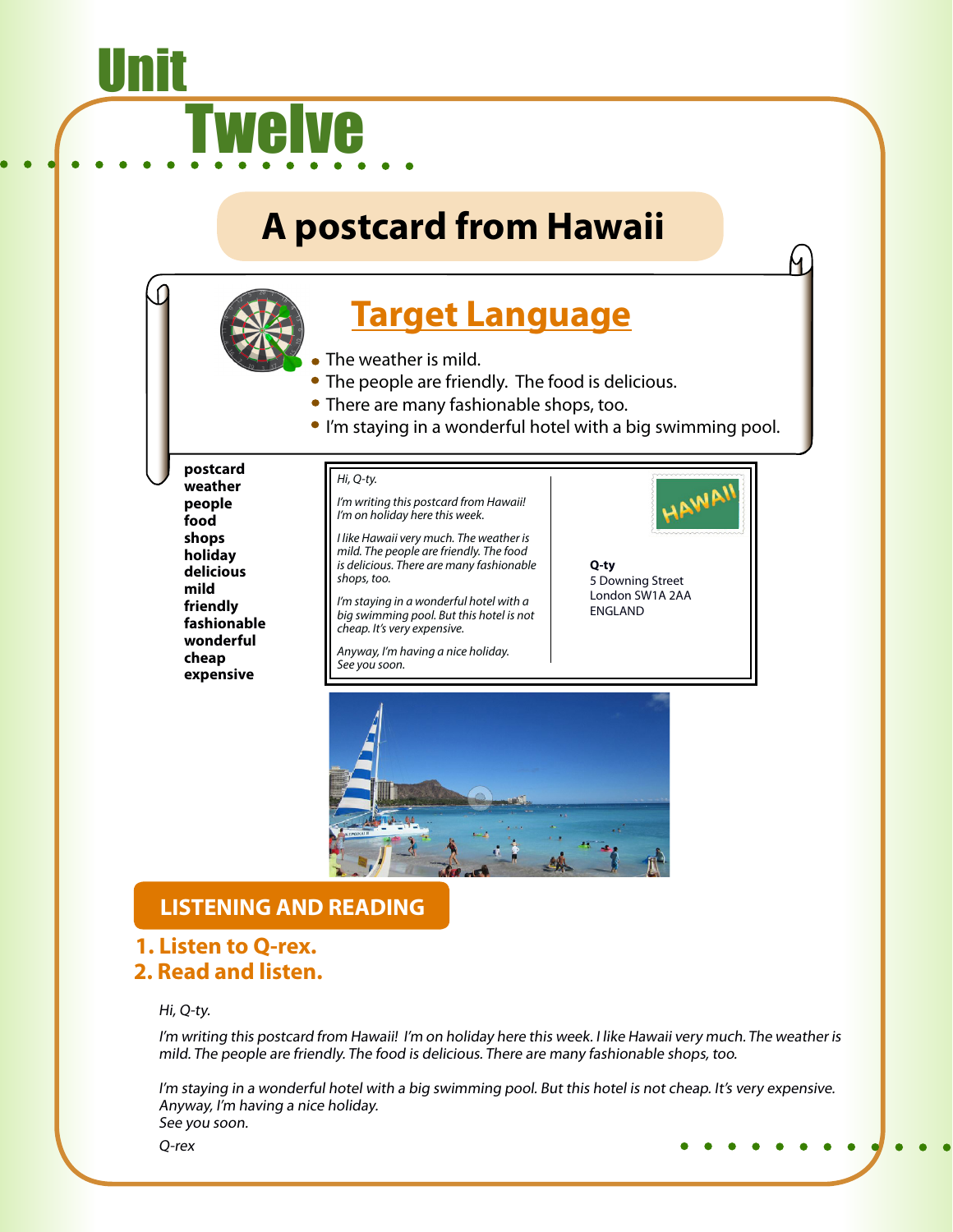#### **What adjectives does Q-rex use? WRITING SPEAKING 5. Now answer your teacher's questions. 4. Exercise WRITING Grammar Focus 6. Write a postcard from your city to your teacher. Adjectives** <u>Unit</u> welve **3. Listen and repeat.** GRAMMAR MEMO **Adjectives give extra information about nouns. Adjectives usually come before nouns or after link verbs**  E.g. *be*  **This is a small hotel. The hotel is small. the swimming pool the shops the people the weather the food his hotel his holiday Adjectives**

#### **WRITING**

#### **Check 12 Word Order**

#### **Write the words in the correct order. Each sentence must begin with a capital letter.**

- 1. writing / Hawaii / am / this / from / postcard / I / ./
- 2. staying / swimming / with / a / I / big / wonderful hotel / pool / in / a / am / ./
- 3. on / am / here / week / holiday / this /  $1/$  .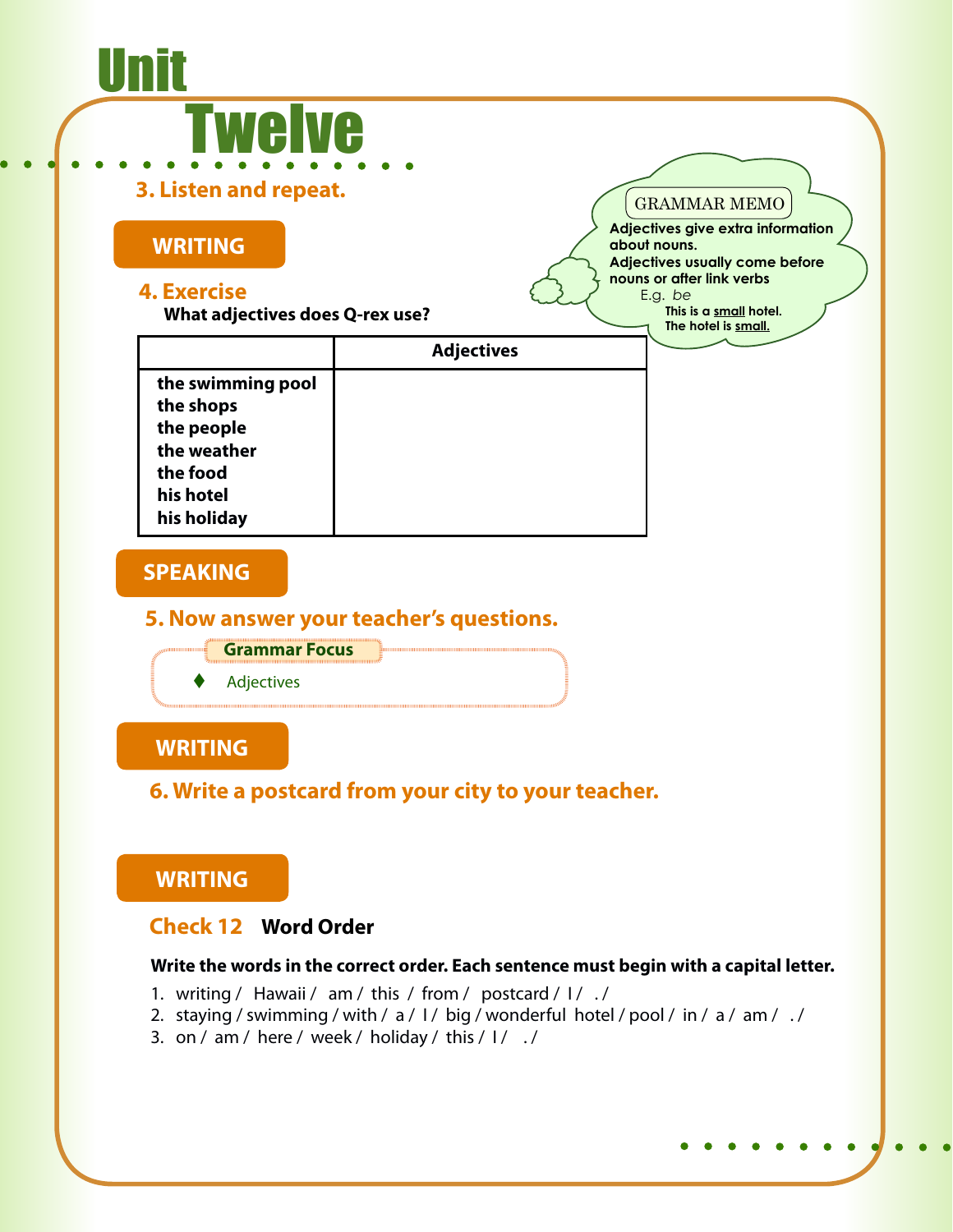# Unit Thirteen

## **What day is it today?**

## **Target Language**

- Days of the week.
- What day is the day between Monday and Wednesday?
- What days are the weekends?
- What do you do at the weekend?
- Numbers  $21 100$

| <b>Tuesday</b><br><b>Thursday</b>                                                      | <b>MARCH</b>                                                                                                                                                            |  |  |
|----------------------------------------------------------------------------------------|-------------------------------------------------------------------------------------------------------------------------------------------------------------------------|--|--|
| <b>Sunday</b><br><b>Friday</b><br><b>Wednesday</b><br><b>Monday</b><br><b>Saturday</b> | <b>Sunday</b><br>18<br>19                                                                                                                                               |  |  |
| between<br>after<br>before<br>from<br>to                                               | <b>20</b><br>21<br>.<br>- 22<br>$\begin{array}{cccccccccccccccccc} \bullet & \bullet & \bullet & \bullet & \bullet & \bullet & \bullet & \bullet & \bullet \end{array}$ |  |  |
| weekend<br>today<br>tomorrow                                                           | - 23<br>- 24                                                                                                                                                            |  |  |

#### **LISTENING AND READING**

#### **1. Watch Q-rex and Q-ty.**

#### **2. Read and listen.**

- **Q-ty :** Hi, Q-rex. Today's Wednesday. What day is it tomorrow?
- **Q-rex :** Tomorrow's Thursday.
- **Q-ty :** What day is the day after Thursday?
- **Q-rex :** It's Friday. When do you work?
- **Q-ty** : I work from Monday to Friday. What day is the day between Monday and Wednesday?
- **Q-rex :** It's Tuesday. What days are the weekends?
- **Q-ty :** Saturday and Sunday are the weekends.
- **Q-rex :** What do you do at the weekend?
- **Q-ty :** I usually play tennis.
- **3. Listen and repeat.**

GRAMMAR MEMO

at the weekend (UK)  $=$  on the weekend (US)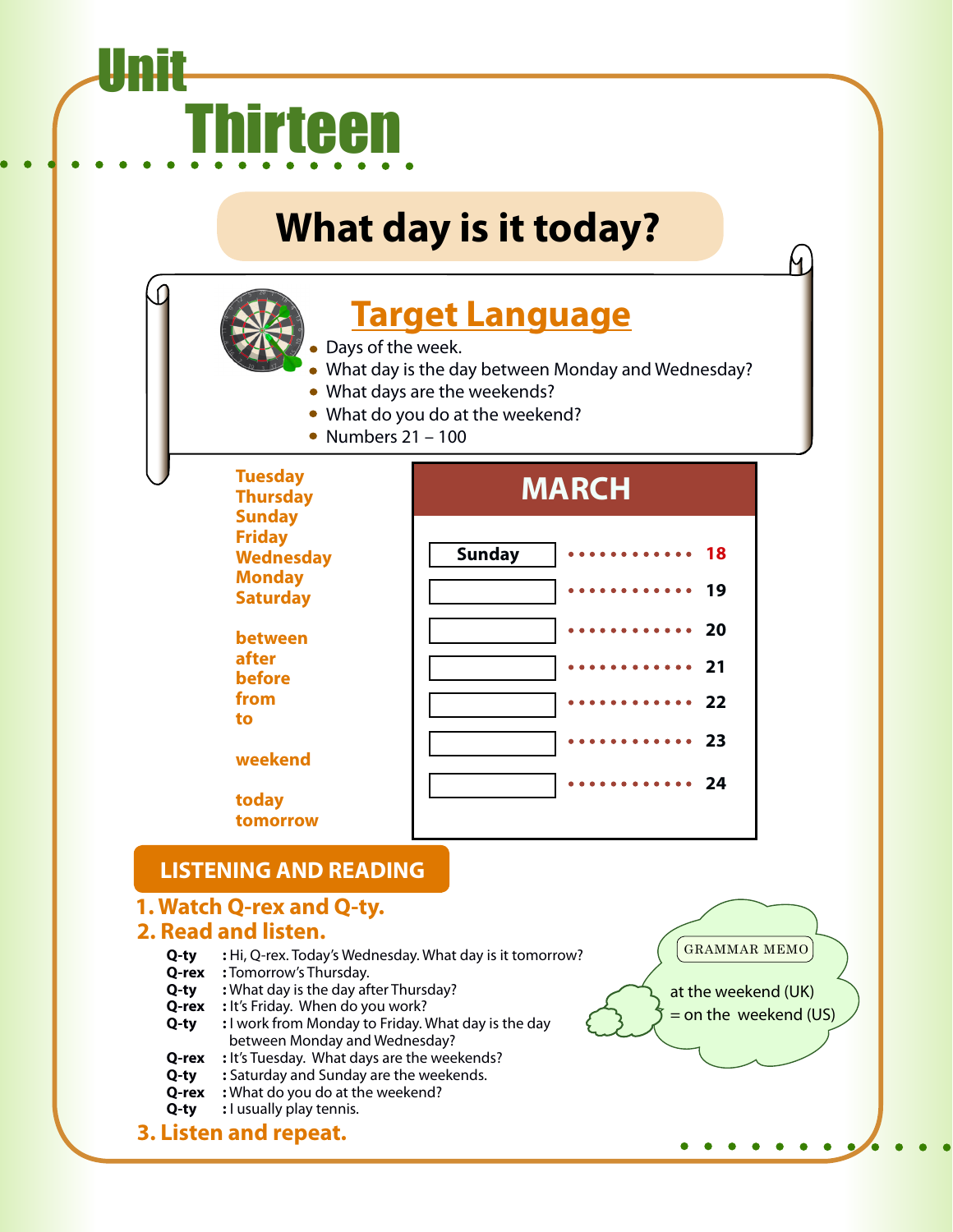#### **WRITING SPEAKING 6. Now answer your teacher's questions. 4. Listen and write the days of the week in the correct order on the calendar. 5. Write the correct preposition in the gaps. LISTENING 7. Listen and repeat Grammar Focus** Days of the week Prepositions <u>Unit</u> hirteen **Tuesday Wednesday Thursday Monday Sunday Saturday Friday** 1. Tuesday comes (
and a ) Wednesday. 2. Wednesday comes (
and the computation of Tuesday. 3. Thursday is ( ) Wednesday and Friday. 4. He works ( ) Monday ( ) Friday. **21 22 23 24 25 26 twenty-one twenty-two twenty-three twenty-four twenty-five twenty-six 27 28 29 30 31 40 twenty-seven twenty-eight twenty-nine thirty thirty-one forty 50 60 70 80 90 100 fifty sixty seventy eighty ninety a hundred**

#### **8. Say the numbers your teacher writes on the white board.**

#### **9. Listen and tick (√) the number you hear.**

|                           | fourteen () forty ()  | $n$ ineteen () ninety ()  |
|---------------------------|-----------------------|---------------------------|
|                           | sixteen ( ) sixty ( ) |                           |
| seventeen () seventy () / |                       |                           |
|                           |                       | eighteen ( ) eighty ( ) / |

#### **WRITING**

#### **10. Write the numbers your teacher says.**

#### **Check 13 Word Order**

**Write the words in the correct order. Each sentence must begin with a capital letter.**

- 1. day / Monday / Wednesday / and / between / is / what / day / the / ? /
- 2. weekends / days / the / are / what / ? /
- 3. weekend / what / do / at / do / the / you / ? /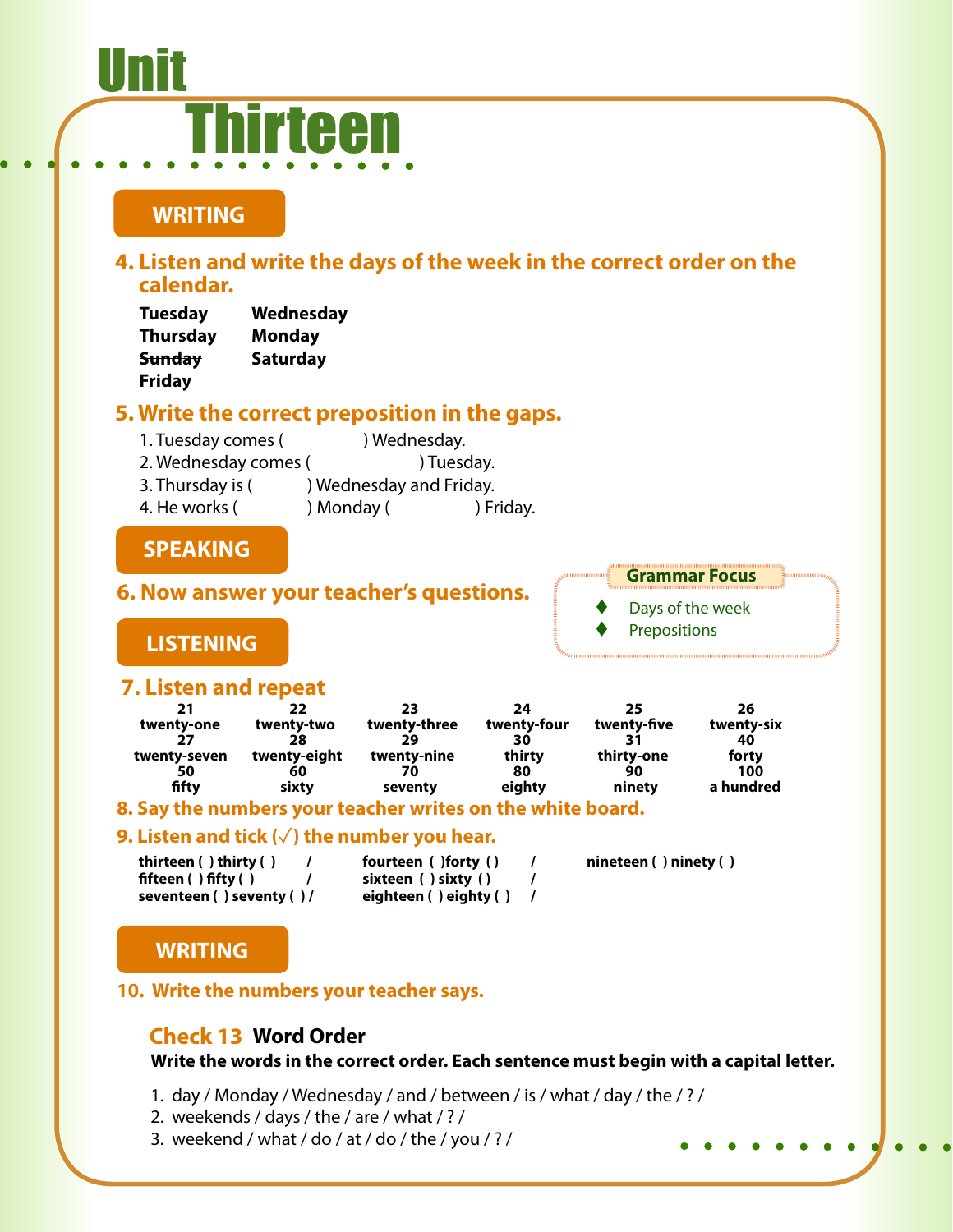# Unit Fourteen

### **What time is it now in London?**



- What time is it now in London?
- We're eight hours behind you.
- We're eight hours ahead of you, then.
- So the time difference between Cebu and London is eight hours?
- Ordinal numbers 1st 31st

**o'clock International Time Zone ahead behind difference** London **P.M. A.M.**Tokyo It's one o'clock 1:05  $1:20$ 1:38  $1:44$ 1:56

#### **LISTENING AND READING**

#### **1. Watch Q-rex and Q-ty.**

#### **2. Read and listen.**

- **Q-rex** : Hi, Q-ty. It's eight o'clock in the evening here in Cebu. What time is it now in London?
- **Q-ty** : It's twelve noon here in London. We're eight hours behind you.
- **Q-rex** : Yes. We're eight hours ahead of you, then. So the time difference between Cebu and London is eight hours.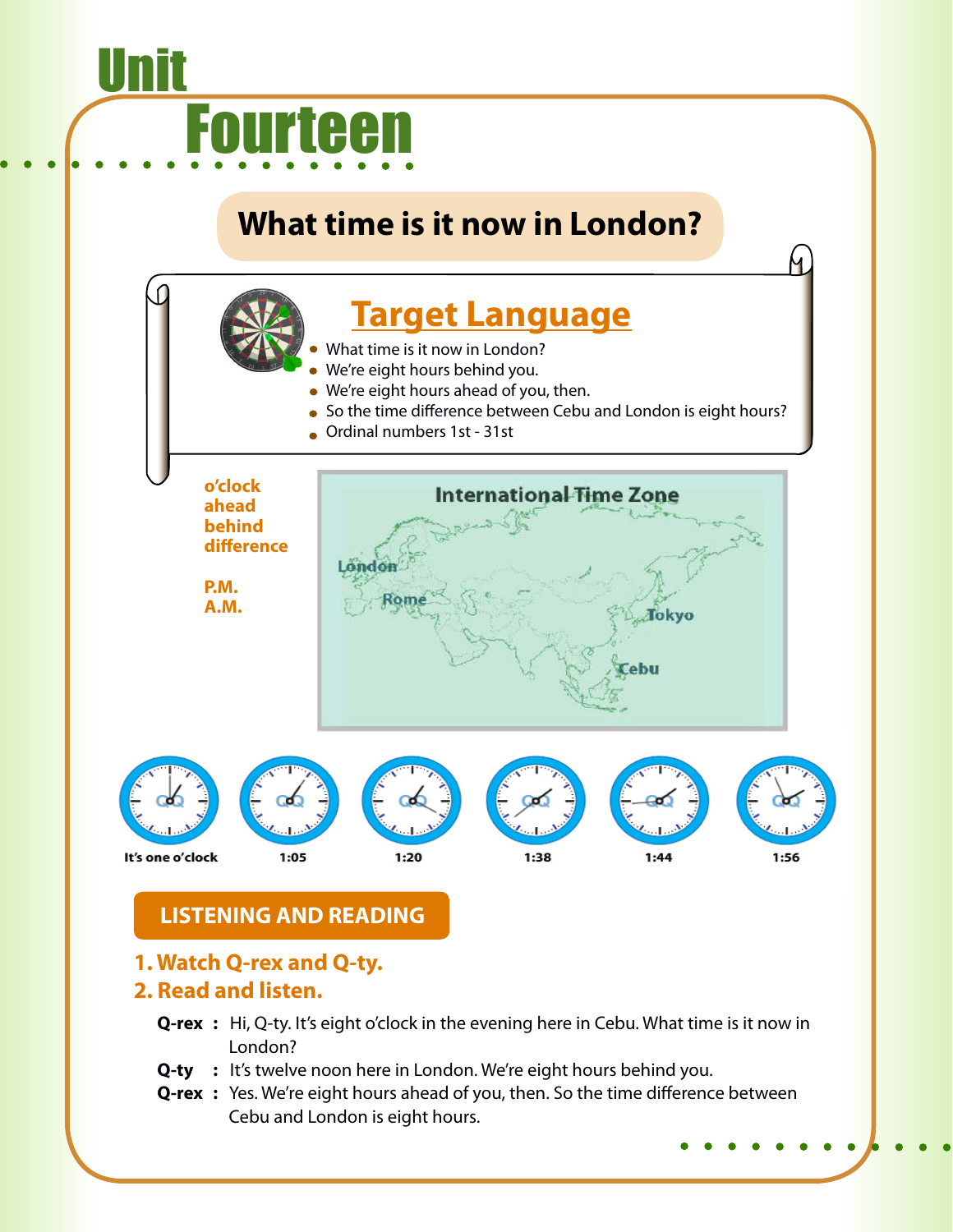# Unit Fourteen

**3. Listen and repeat.**

#### **4. Say each time a different way.**

It's eight o'clock in the morning. **It's 8:00 A.M.** It's twelve o'clock at night.  $\rightarrow$ It's twelve o'clock in the middle of the day.  $\rightarrow$ It's nine o'clock in the evening.  $\rightarrow$ It's 11:00 P.M.  $\rightarrow$ It's 10:00 A.M.  $\rightarrow$ 

**SPEAKING**

#### **5. Now answer your teacher's questions.**

#### **LISTENING**

#### **Ordinal numbers 1st - 31st**

#### **6. Listen and repeat the numbers.**

first (1st) second (2nd) third (3rd) fourth (4th) fifth (5th) sixth (6th) seventh (7th) eighth (8th) ninth (9th) tenth (lOth) eleventh (11th) twelfth (12th) thirteenth (13th) fourteenth (14th ) fifteenth (15th )

#### **7. Say these numbers.**

|  | 16th 17th 18th 19th 20th 21st 22nd 23rd |  |  |  |
|--|-----------------------------------------|--|--|--|
|  | 24th 25th 26th 27th 28th 29th 30th 31st |  |  |  |

**8. Say the numbers your teacher writes on the white board.**

#### **WRITING**

- **Grammar Focus**
- Telling the time
- Ordinal numbers 1st 31st

#### **9. Write the numbers your teacher says.**

**WRITING**

#### **Check 14 Word order**

#### **Write the words in the correct order. Each sentence must begin with a capital letter.**

- 1. London / what / now / it / is / in / time / ? /
- 2. you / we / of / hours / ahead / eight / are / . /
- 3. time / is / between / the / hours / Cebu / difference / London / and / eight / . /

#### GRAMMAR MEMO

1. It's **noon .** = It's twelve noon. =it's twelve (o'clock).  $=$  It's 12:00 P.M. = It's twelve o'clock. in the middle of the day. 2. It's **midnight**. = It's twelve midnight. =It's twelve (o'clock) at night =It's 12:00 A.M.  $=$  It's twelve in the middle of the night. 3. **P.M.** is an abbreviation of the Latin phrase '**post meridiem**', "after noon" in the 12-hour clock, in contrast to A.M., '**ante meridiem**', "before noon".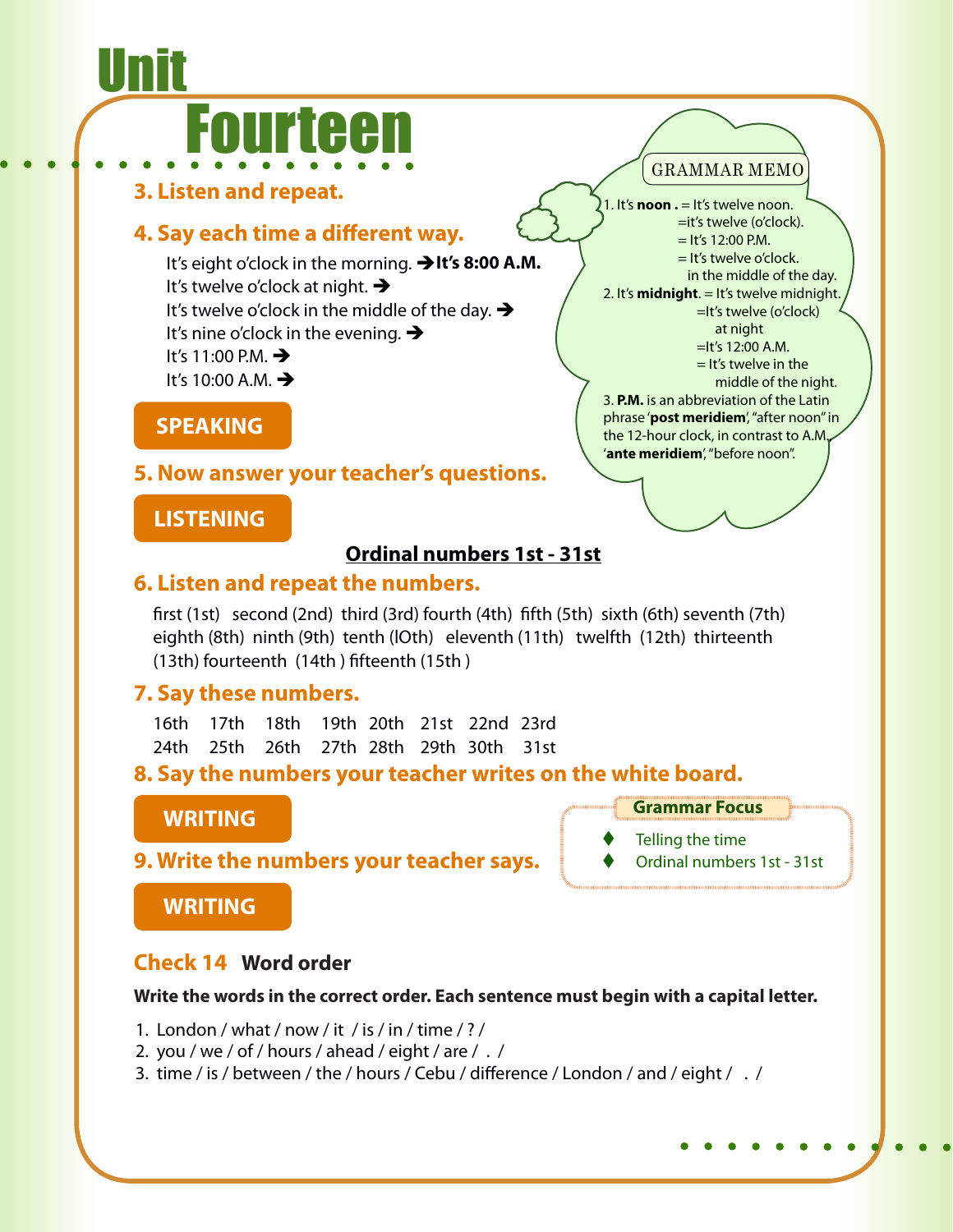### **What time do you get up?**

### **Target Language**

- I get up early, at six forty-five on weekdays.
- But I sleep late at the weekends.
- I have breakfast at seven thirty. I start work at nine and leave work at five.
- What do you do after work?

#### **get up**

fieen

Unit

**have breakfast start work leave work exercise listen to music read go to bed sleep**

**early late**

**weekdays**

#### **LISTENING AND READING**

#### **1. Watch Q-rex and Q-ty.**

#### **2. Read and listen.**

- **Q-ty :** Hi, Q-rex. What time do you get up?
- **Q-rex :** I get up early, at six forty-five on weekdays. But I sleep late at the weekends.
- **Q-ty :** When do you have breakfast?
- **Q-rex** : I have breakfast at seven thirty. I start work at nine and leave work at five.
- **Q-ty** : What do you do after work?
- **Q-rex :** I exercise,listen to music or read.
- **Q-ty :** When do you go to bed?
- **Q-rex** : I go to bed at eleven thirty.

#### **3. Listen and repeat.**